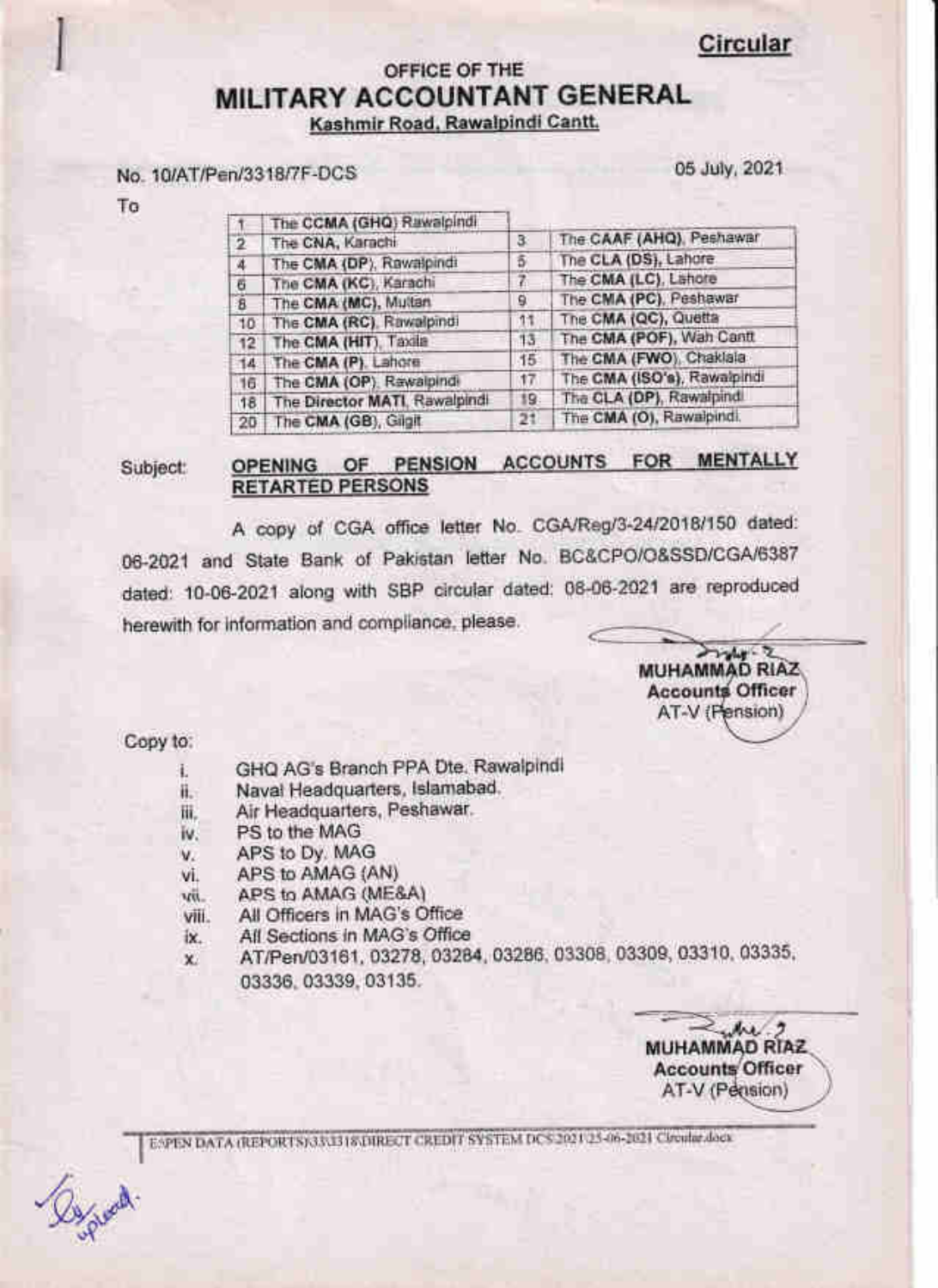

**GOVERNMENT OF PAKISTAN** 

### OFFICE OF THE CONTROLLER GENERAL OF ACCOUNTS

CGA Complex FBC Building, Sector G-5/2 **ISLAMABAD** 

Ph No:(051-9207215), Fax No:051-9204622 www.can.pro.pl.

/CGA/Reg/3-24/2018/150 No.

Dated:-06,2021

| The Accountant General Pakistan Revenues,<br>fulamabad. | The Military Accountunt General, Rawalpindi,                           |  |  |
|---------------------------------------------------------|------------------------------------------------------------------------|--|--|
| The Accountant General, Punjab, Labore.                 | The Accountant General Sindh, Karachi,                                 |  |  |
| The Accountant General KP, Peshawar,                    | The Accountant General Balochistan, Quetta,                            |  |  |
| The Accountant General AJ &K, Muzaffurabad,             | The Accountant General Gilgit Baltistan, Gilgit.                       |  |  |
| The Director General Accounts Works, Lahore.            | The Directorate of Account, Pakistan Post Office<br>Department, Lahore |  |  |
| The EA & CAO, Pakistan Railways, Labore.                | Islamabad<br>The CAO, Ministry of Foreign Affairs,                     |  |  |
| The Director Budget & Accounts, Pak PWD,<br>Islamabad.  | The CAO Mint, Lancre.                                                  |  |  |
| The CAO GSP, Quetta.                                    | The Director General MiS, Islamahad.                                   |  |  |

#### Opening of Pension Accounts for Mentally Retarted Persons Subject:

Pg. around 2 diger

The undersigned is directed to enclose berewith a copy of State Bank of Pakistan letter No. BC&CPO/O&SSD/CGA/6387 dated 10.06.2021 on the subject cited above for compliance please.

Encl: (As Above)

2.2 JUN 2221 **Pawaipino** 

Dalila Kiran Shakib Director (IV&R)

Epplation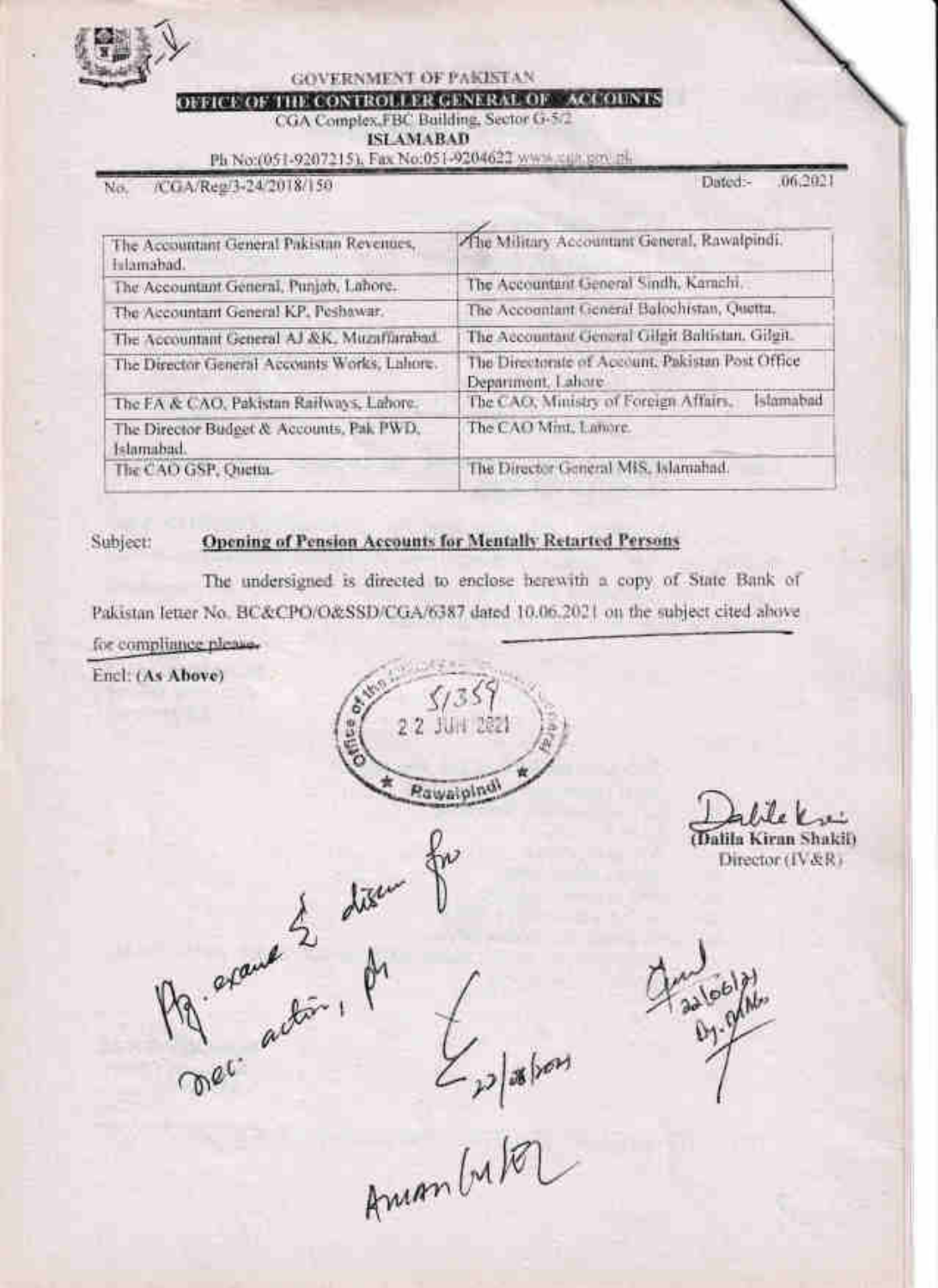

## STATE DANK OF PAKISTAN BANKING CONDUCT & CONSUMER PROTECTION DEPARTMENT LI, CHLINDRIGAR 80AD

**IZARACHI** 

June 10, 2021

 $116$ 

No. BCBCPD/O&SSD/CGA/6387

Mt. Dalila Kiran Shakil, Director (IV & R), Controller General of Accounts, CCA Complex, FBC Building, Sector G-5/2, islamabac.

Dear Sir.

Opening of Pansion Accounts for Mentally Retarted Persons

This is with reference to your letter No. 1942/CGA/Reg/3-24/2018/150 dated April 22, 2021 on the captioned subject.

in this regard, we are pleased to inform that State Bank of Palostan has usuad a circular letter enabling provision of Account Opening for Mentally Disordered Persons. A copy of the related press release and the circular letter is enclosed herewith for your information.

Yours sincerely,

foint birector

Alseem

pvlubom*b* ad

Eno: As Above



Phone: (+10-21) 3311-5547

www.strong.pk

Fax: (+92-21) 99221154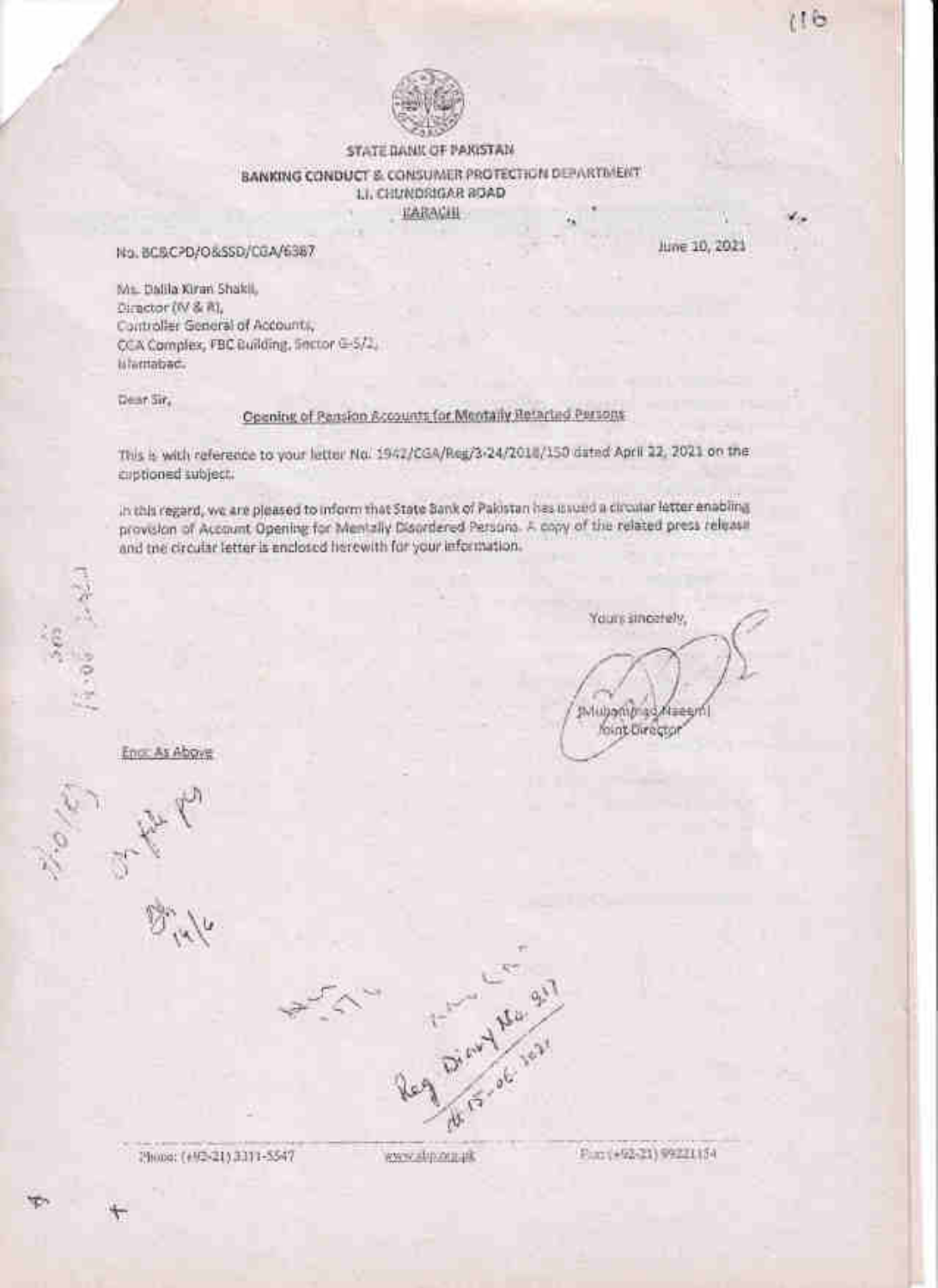

# **External Relations Department**

ERD/M&PRD/PR/01/2021-58

June 8, ... J21

# SBP facilitates account opening of memally disordered persons through court appointed

#### manager

58P has provided a major facilitation to mentally disordered persons by allowing them to open a bank account through a well-defined account opening process. The process has been devised after thorough consultation with stakeholders. Now, for the first time in Pakistan, mentally disordered persons will be able to open a bank account under a new category of customers account isamely "mentally disordered person account" introduced by SBP in its AML/CFT/CPF regulations. State Bank has advised all banks to facilitate the mentally disordered persons by allowing them to open and maintain a bank account with the help of a court appointed manager as per this opplicable laws related to mental Nealth. Account opening process will include presentation of valid identity documents and biometric verification through HADRA of mentally deprotered person and court appointed manager. Moreover, bank will vorify certified true capy of court order to ensure authent uty of the appointed manager. All CDD requirements should be completed for both persons to meet AML/CFT/CFT Regulations-

It may be recelled that 58P has earlier taken several measures and intercrease reconsultation with participindustry for Persons with Distribilities like giving special consideration for their employment and I not overnent in accessibility infrastructure such as nonps and amonichiar factures in their bronches. SOP, hiis siso made available subsidized financial facilities and kredit guissintial schemes for differently abred portons. All these measures are being unifortaken under a broader objective of improving financial inclusion in the country.

ShP's current step along-with a new comprehensive financial inclusion policy for Persims with Disabilities to be unveiled shortly by SBP will pave the way for universal financial includion including those of marginalized supments.

For details:

https://www.stra.gra.nk/bord/2021/0120.htm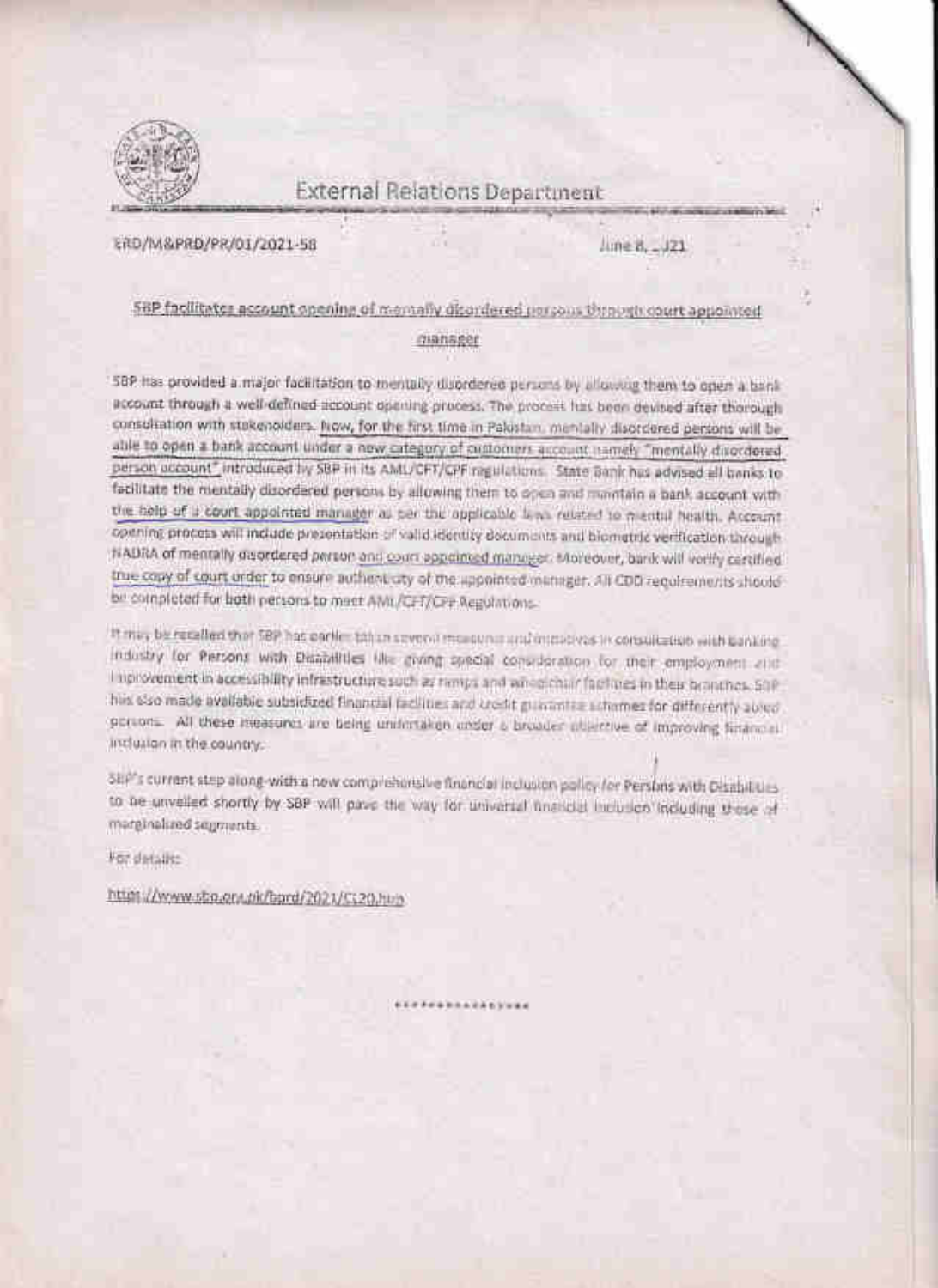### tate Bank of Pakistan

Page Lot's

ñШ

**June 06, 2021** 

cinsing netrication - Sarting Policy & Regulations Securitiment

aPHI) Circular Latter No. 20 of 2021

The Treasury Chief Swisson's

Deer Sitz Hoppet,

# Readvisored Autours, Opening Inc. Networking, Discrete Decisions

Please rate to \$9Ps, indirections regarding assessing thereof (three years for differently client presents as<br>and and promoted from take this year.

2. In other to address difficulties down by crosselly discussed persons. SW = meaning and constructions are decided to decided a partially discribed parameter parameters with records a partial equilibrium of the repulsati

1. Acontampy, a new satisfacty of consecutive consection, installed assuming to the same amount has been immulated.<br>Include publish requirements have been ideals part of economic SI of the AMU/CFT/SPF Requisitions.

 $\kappa$  . At \$20 fits are obvious to example measuring persistent with the group converters will provide the production of the function of the concept of the meaning part in the angle of the state of the function of the fun

L. Pennis scientificati recordi.

 $\lambda m_{\rm V}$ **Biotam College Controllering** 

> Characters. su.

**(Nationend Society**  $-11$ 

**Maile per** Valdi major<br>Gipname Cita<br>Giordi Renanco<br>Citate planetario  $\begin{array}{l} \mbox{I set: } \mathcal{L}_{\mathcal{S}} = \{ \mathcal{S} = \{ \mathcal{S} \} \} \\ \mbox{Hence, for } \mathcal{S} = \mathcal{S} \\ \mbox{Supp} \mathcal{S} = \mathcal{S} \\ \mbox{for } \mathcal{S} = \{ \mathcal{S} \} \\ \mbox{for } \mathcal{S} = \{ \mathcal{S} \} \\ \mbox{for } \mathcal{S} = \{ \mathcal{S} \} \\ \mbox{for } \mathcal{S} = \{ \mathcal{S} \} \end{array}$ 

Form when the party of the Contract of

imagatow? Tata Williams<br>Tata Williams Listened Testares sticking<br>| 1979 has Bunchass<br>| 2001 | Love of Mussel of Lampa Ceang



https://www.sbp.org.plc/bprd/2021/CL20.htm

10-Jun-21